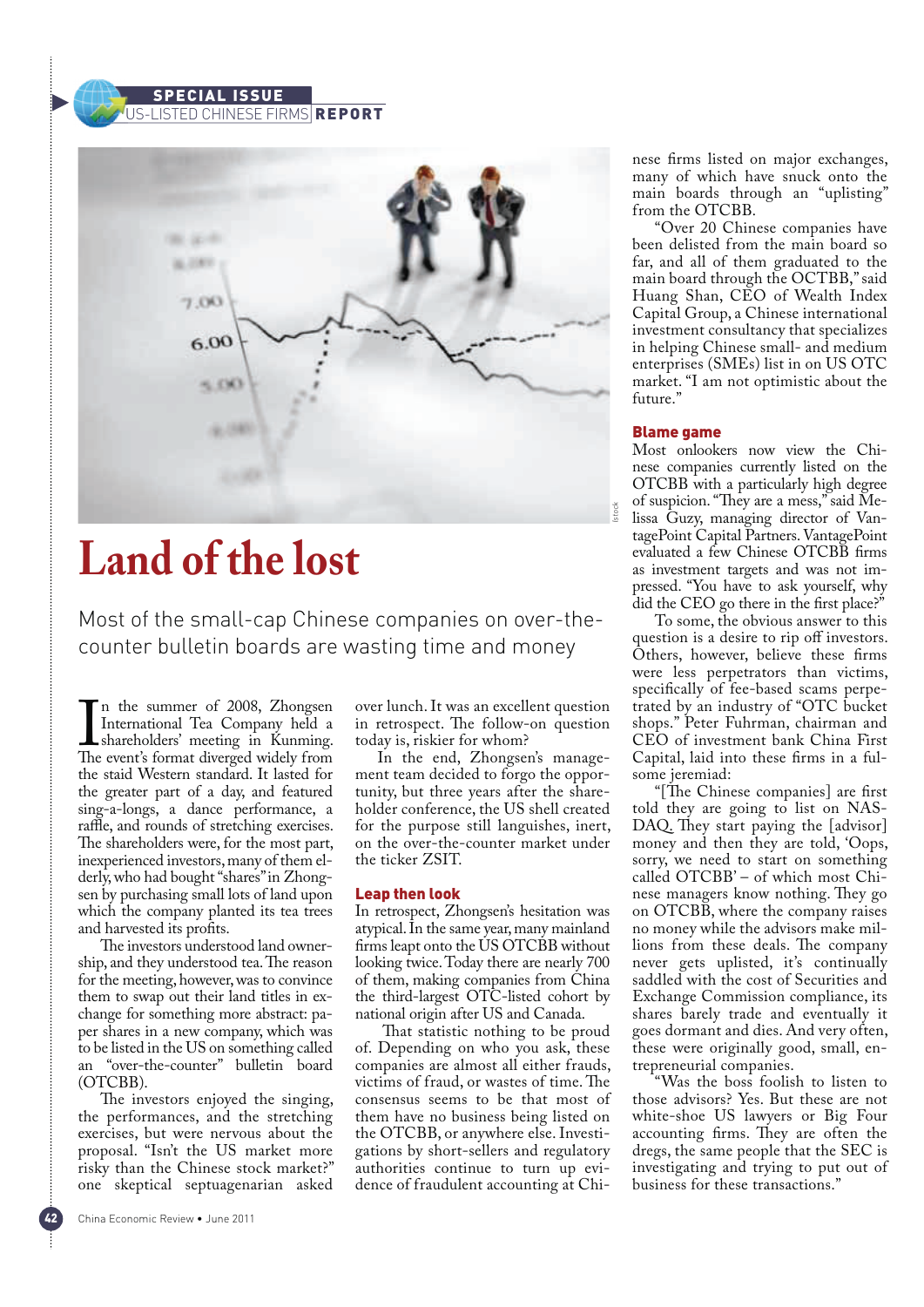Peter Humphrey, founder of forensic due-diligence consultancy ChinaWhys, concurs that foreign advisors have much to answer for. However, Humphrey is inclined to spread the blame more widely. "I don't have a very benign view of the idea that this is a widespread practice of people exploiting and damaging Chinese companies … I think in most of these cases it's premeditated fraud. [The Chinese managers] know they are stealing."

# What's in an OTCBB?

The over-the-counter market is actually a complex, if murky, little ecosystem. For one thing, it is actually not an "it," but rather a cluster of markets that are not technically stock exchanges – which is why they are called "bulletin boards." The "Pink Sheets," which evolved into today's OTC Pink market, started out as pink sheets of paper that contained quotes for small-cap company shares. The system has been partially digitized and investors can now trade some OTCBB shares through major online brokerages.

Today there are two organizations running OTCBB markets in the US.



The first is the for-profit OTC Markets, which claims to handle 95% of OTC transactions at present. In 2010, OTC Market's combined exchanges (OTXQX, OTCQB and OTC Pink) handled over US\$146 billion in transaction volume, compared to US\$50 billion on the London Stock Exchange's small-cap AIM market.

The second organization is the quasi-governmental Financial Industry Regulatory Authority (FINRA), which runs its own bulletin board, the FIN-RA BB. This is sometimes confusingly referred to as "the OTCBB," which was originally created and administrated by NASDAQ. Interestingly enough, FIN-

RA announced last September that it would sell its bulletin board system and trademark to investment bank Rodman & Renshaw – which has specialized in helping many Chinese small-cap firms list on major boards. However, the target date for deal closure has passed without comment from either, and neither FINRA nor Rodman & Renshaw responded to questions about the deal.

The make-up of these boards is mixed; contrary to popular belief, the OTC markets are not composed entirely of micro- and small-cap firms. "We have small entrepreneurial US companies, [and] we have large international champions such as Roche that have their ADRs [American Depository Receipts] trading on the OTC," said Tim Ryan, managing director of sales and business development for OTC Markets. "They are not on the NYSE because they choose to follow their home country disclosure [rules], rather than follow SEC reporting disclosure."

Technically speaking, some wellknown Chinese giants like Alibaba. com, battery and car maker BYD, and Yanzhou Coal Mining are also listed  $\gg$ 

The School of Economics and Management, Tsinghua University and **Harvard Business School** 

have joined academic forces to offer the Private Equity and Venture Capital program

June 8-11, 2011 Tsinghua SEM, Beijing, China



The School of Economics and Management, Tsinghua University and Harvard Business School have joined academic forces to offer the Private Equity and Venture Capital program, which addresses key challenges that face private equity firms in rapidly emerging economies. Applying the principles of academic rigor, diversity, and impactful learning, this powerful educational alliance enables the outstanding faculty team to deliver a comprehensive four-day learning experience.

#### THE EACHITY-

Josh Lerner Professor, Investment Banking, HBS Li Jin Associate Professor. Business Administration, HBS Li Liao Professor, Department of Finance, Tsinghua SEM Jia Nin Associate Professor, Tsinghua SEM



Tsinghua SEM Ms. Swatch Sun 孙婉 EDP Center Tel: +86-10-6277 2946 Fax: +86-10-6279 2986 Email: surw6@sem.tsinghua.edu.cn Website: http://edp.sem.tsinghua.edu.cn  $\mathbb R$ SCHOOL *EXECUTIVE EDUCATION* 哈佛首学院

**HBS** 

Ms. Yanging Geng 耿艳青 Harvard Center (Shanghai) Tel: +86-21-5012 1606 Fax: +86-21-5012 1598 Email: harvardchine@hbs.edu Website:http://cn.exed.hbs.edu